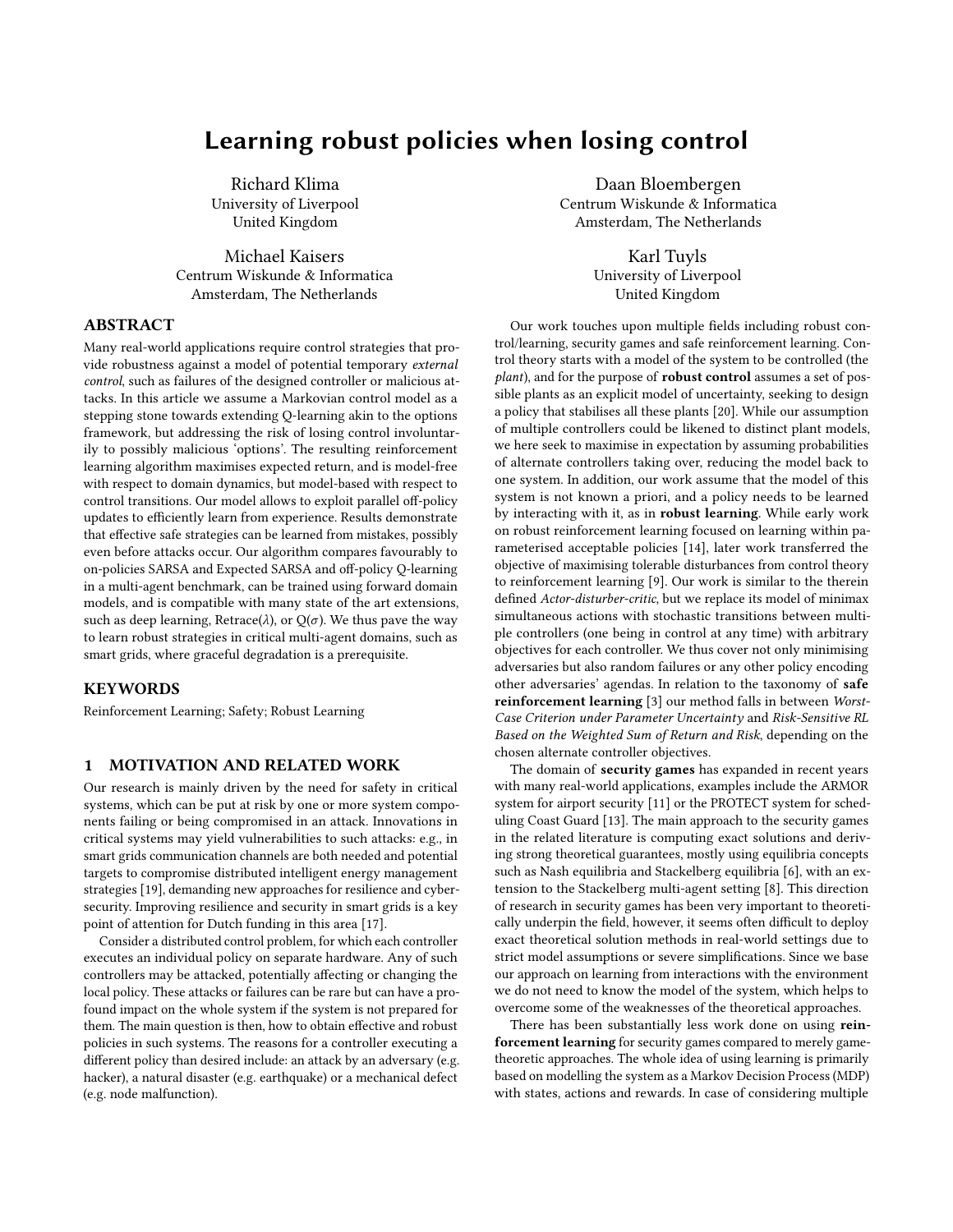agents, MDPs extend to Stochastic Games. Some approaches have used reinforcement learning for patrolling problems [\[12\]](#page-6-10) or for the illegal rhino poaching problem using Stochastic games [\[4\]](#page-6-11). Security games are often modelled as Stackelberg Security games [\[6\]](#page-6-8), which capture the asymmetry in agents' information about the game. The attacker is assumed to observe the defender's past actions and thus can reason about his strategy, to which the attacker in turn best responds. Related work suggests a framework for asymmetric (Stackelberg) multi-agent reinforcement learning where the roles of defender (leader) and attacker (follower) are fixed [\[5\]](#page-6-12). Our work adopts the information asymmetry assumption, providing the control transition model for the leader, and allowing leader-strategyinformed best response strategies by attackers. However, we arrive at a more general safe learning approach where the attacks might be very rare and not necessarily adversarial (e.g. random attack). Adversarial attack models may draw on the multi-agent reinforcement learning algorithm Minimax-Q [\[7\]](#page-6-13) for zero-sum games, which assumes minimisation over the opponent action space. However, in contrast, we define an attack to minimise over our own action space, and thus learn (but not enact) simultaneously our optimal policy and the (rare) attacks it is susceptible to.

In brief, we present a novel model-free approach to learn safe and robust policies in systems that are prone to be attacked, or in which some parts of the system may fail. We derive two algorithms that are safe with respect to temporary loss of control, and find them to be empirically robust with respect to estimation errors of control loss probabilities. The proposed family of algorithms opens new ways to effective behaviour in such systems, and can help mitigate some of the security threats using a priori information about the potential nature of the attack or failure.

### 2 GENERAL MODEL

We use the standard Stochastic game formulation defined by a tuple  $(n, S, A_1 \ldots A_n, R_1 \ldots R_n, T)$ , where *n* is the number of agents, *S* is the state space,  $A_i$  is the action space of agent i,  $R_i(s, a) \rightarrow r_i$ <br>is the reward function of agent i for given state s and action of is the reward function of agent  $i$  for given state  $s$  and action  $a$ and  $T(s, a) \rightarrow s'$  is the transition function. We also define a joint<br>action space  $A$  as  $A + \frac{1}{2}A = A$  and a joint reward  $B$  as action space A as  $A_1 \cup ... \cup A_n \in A$  and a joint reward R as  $R_1$  ∪ . . . ∪  $R_n$  ∈ R. Our agents are assumed to be cooperative with a possibility of external attack or external noise in action selection. In general the  $n$  agents can be cooperative, adversarial or mixed. Our method is particularly designed for the case where there is a set of cooperating agents, where some of them can sometimes turn to be non-cooperating (possibly adversarial).

We introduce a new algorithm where we consider several control domains, defining whether the cooperating agents are in control of their actions or someone else is in control and can alter the agents' actions taken. During the interaction with the system there are assumed to be transitions of such control. In the proposed algorithm we assume we know the model of the control transition, which is defined by the control transition function C. This function defines who is in control of the system, where we also allow for a partial control. In case of multiple agents, the function  $C$  can for example define if and when an agent (and which one) is compromised i.e. not in control of his actions. The control function is defined for a very general case and can express various scenarios of malfunction

of an agent or of a malicious attack. In our reinforcement learning method we use function  $C$  to define the value function  $V(s)$ , i.e. value function is a function of the control function as  $V(s, C)$ .

We start introducing our algorithm from a simple case, where we assume only two entities having control, either the optimal agent itself with policy  $\pi$  or an external entity with policy  $\mu$ , then C determines whether we move between  $c_{\pi}$  and  $c_{\mu}$  at any given moment. We define the control transition function  $C$  to be consistent with the transition function T as  $C(s, a, \sigma) \rightarrow \sigma$ , where  $\sigma \in M$ describes who (and how) is in control out of |M| different entities. The model assumes Markovian property, thus  $p(\sigma') = p(\sigma'|\sigma)$ ,  $\forall \sigma$ .<br>The objective of the external policy *u* is defined in a general way. The objective of the external policy  $\mu$  is defined in a general way and thus can for example be: minimising value (malicious attack), randomising (e.g. random errors). Based on an assumption about the nature of  $\mu$  we want to learn simultaneously a model of the environment and a model of  $\mu$  without necessarily observing actual attacks. This means learning a safe policy  $\pi$  right from the start.

The simple case is when we need to learn only one Q-value function  $Q^{\pi}$ . This is in the case when the not-in-control policy can be defined in terms of our own Q-value function e.g. attacker is minimising our Q-value function. Such an assumption can be explained by the Stackelberg property, where the attacker might be able to observe our past actions and thus know our Q-value function. The Q-value function update based on standard Q-learning is then defined:

$$
Q^{\pi}(s, a) \leftarrow Q^{\pi}(s, a) + \alpha \left[ r(s, a) + \gamma V^{\tilde{\pi}}(s', C) - Q^{\pi}(s, a) \right] \tag{1}
$$

where the value function in state s, given the control transition function  $C$ , is defined as

$$
V^{\tilde{\pi}}(s,C) = \sum_{\sigma \in M} p(\sigma) V^{\pi}(s,\sigma)
$$

where the composite policy  $\tilde{\pi} \cdot = \sum_{\sigma \in M} p(\sigma) \sigma(s, a)$ , which can be seen as the actual executed policy by the system including any seen as the actual executed policy by the system, including any potential malfunctions or/and attacks. Note that we can learn  $\mathcal{Q}^{\pi}$ without actually observing any attack or malfunction.

We now move to a more advanced model, where we still assume only two entities having control but now the not-in-control policy cannot be defined in terms of our Q-value function  $Q^{\pi}$  and instead is based on a different Q-value function  $Q^{\mu}$ . We approach this by learning separate Q-functions for both our target policy  $\pi$  and the not-in-control (e.g. attacker) policy  $\mu$ , and using a mix of both Qfunctions based on the control transition model (e.g. probability of attack) to evaluate the next state. The Q-update for our safe policy  $\pi$  is then defined as:

$$
Q^{\pi}(s, a) \leftarrow Q^{\pi}(s, a) + \alpha \left[ r(s, a) + \gamma V^{\tilde{\pi}}(s', C) - Q^{\pi}(s, a) \right] \tag{2}
$$

where the value function in state s, given the control transition function  $C$ , is defined as

 $\overline{V}$ 

$$
\tilde{\pi}(s, C) = \sum_{\sigma \in M} p(\sigma) V^{\sigma}(s, \sigma)
$$

 $\sigma \in M$ <br>where the value function of the composite policy  $\tilde{\pi}$  is a weighted sum<sup>[1](#page-1-0)</sup> of several value functions learned using different Q-value functions. Technically, we want to find our robust policy  $\pi$  by learning the Q-function  $Q^{\pi}$  while assuming that in the next state s' any

<span id="page-1-0"></span><sup>&</sup>lt;sup>1</sup>In general this can be any operator, not just sum (i.e. linear combination), which would allow for more complex scenarios.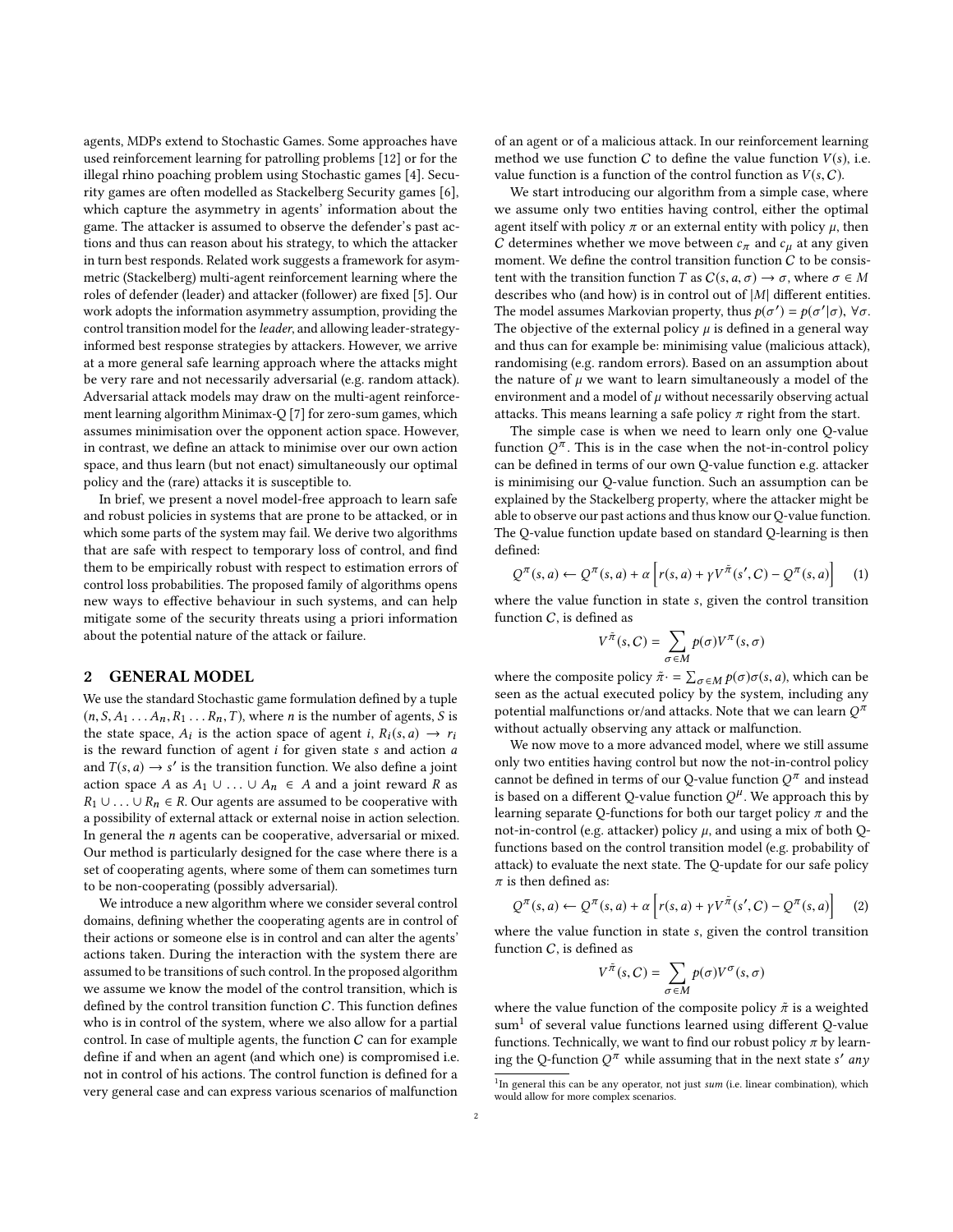policy  $\sigma \in M$  can be active with some probability  $p(\sigma | s')$ , where  $\sum_{\sigma \in M} p(\sigma | s') = 1$ . This probability is defined by the control transition function C. In our example  $M - \{ \pi, \mu \}$ . Thus, at the same time tion function C. In our example  $M = {\pi, \mu}$ . Thus, at the same time of learning  $\mathcal{Q}^{\pi}$  we want to learn Q-functions for all policies  $\sigma$  we consider. We can learn the value function using the Q-update function of the not-in-control policy  $\mu$  from the same experience stream  $\langle s, a, r, s' \rangle$  s generated by policy  $\pi$  by using importance sampling  $\langle s \rangle$  of other methods like in Betrace(1) algorithm [10]) denoted by  $c$ (or other methods like in Retrace( $\lambda$ ) algorithm [\[10\]](#page-6-14)) denoted by  $c_s$ as:

$$
Q^{\mu}(s,a) \leftarrow Q^{\mu}(s,a) + \alpha c_s \left[ r(s,a) + \gamma V^{\tilde{\pi}}(s',C) - Q^{\mu}(s,a) \right] \quad (3)
$$

where  $c_s$  is for example importance sampling i.e.  $c_s = \frac{\mu(a|s)}{\pi(a|s)}$ . This where  $c_s$  is for example importance sampling i.e.  $c_s = \frac{\pi(a|s)}{\pi(a|s)}$ . This gives us our own *estimation* of the Q-functions for all policies  $\sigma$ , which in our setting would be just our own policy and that of the attacker.

## <span id="page-2-0"></span>3 TWO-AGENT ADVERSARIAL CASE

We now demonstrate the proposed algorithm on a special case of a distributed cooperative two-agent adversarial scenario, where we assume the attack to be intentional and intelligent. This mainly concerns the control transition function  $C$  and thus the definition of the value function, where we assume the attack to minimise the possible return (i.e. minimising Q-function). This assumption comes from the concept of Stackelberg attackers who can fully observe the agent past behaviour and therefore know his strategy vector which he can best-respond to (minimising agent's utility). An important aspect is the sparsity of such attacks with the aim not to be too cautious when not needing to be. We assume two cooperating agents in the model with the attacker minimising over the agents and over their action spaces.

The risk of attack is assumed to be known and is expressed by the probability of attack per state, which is defined by the control transition function C. These attacks are expected to be fairly rare. In our algorithm we use a parameter  $\kappa$  which expresses the risk of attack and allows the algorithm to learn an accordingly safe strategy  $\pi$ . Thus, we consider several policies  $\sigma \in M$ , where

$$
M = \{ \max_{A_1} \max_{A_2} Q^{\pi}, \max_{A_1} \min_{A_2} Q^{\pi}, \min_{A_1} \max_{A_2} Q^{\pi}, \min_{A_1} \min_{A_2} Q^{\pi} \}
$$

with  $p(\sigma) = (1 - \kappa, \frac{\kappa}{2}, \frac{\kappa}{2}, 0)$ , representing the situation where only<br>one agent can be attacked at a time (with probability  $K$ ). We now one agent can be attacked at a time (with probability  $\frac{K}{2}$ ). We now present two new algorithms based on standard off-policy and onpolicy algorithms.

 $Q(\kappa)$ : Q-learning based. We present an off-policy type of learning, based on standard Q-learning. We assume that each agent's Qfunction is representative of all agents' Q-functions (which makes sense in a cooperative domain with a single reward function). Then in the two agent case we can compute the optimal actions for both players as

$$
\langle a_1^\star, a_2^\star \rangle = \underset{a_1 \in A_1, a_2 \in A_2}{\arg \max} Q^\pi(s, \langle a_1, a_2 \rangle) \tag{4}
$$

where we define the value function as

$$
V^{\tilde{\pi}}(s, C) = (1 - \kappa)Q^{\pi}(s, \langle a_1^{\star}, a_2^{\star} \rangle) + \frac{\kappa}{2} \min_{a_1 \in A_1} Q^{\pi}(s, \langle a_1, a_2^{\star} \rangle) + \frac{\kappa}{2} \min_{a_2 \in A_2} Q^{\pi}(s, \langle a_1^{\star}, a_2 \rangle)
$$
 (5)

Note that for  $\kappa = 0$  this algorithm degenerates into standard Q-learning.

Expected SARSA $(\kappa)$ : On-policy-mix learning. We propose an onpolicy version based on Expected-SARSA [\[18\]](#page-6-15). We define the value function  $V^{\tilde{\pi}}(s, C)$  for the Expected SARSA(κ), with the attacker reacting (in expectation) to mixed policy

$$
V^{\tilde{\pi}}(s, C) = (1 - \kappa) \mathbb{E}_{a_1^{\star}, a_2^{\star} \sim \pi} \left[ Q^{\pi}(s, \langle a_1^{\star}, a_2^{\star} \rangle) \right] + \frac{\kappa}{2} \min_{a_1 \in A_1} \mathbb{E}_{a_2^{\star} \sim \pi} \left[ Q^{\pi}(s, \langle a_1, a_2^{\star} \rangle) \right] + \frac{\kappa}{2} \min_{a_2 \in A_2} \mathbb{E}_{a_1^{\star} \sim \pi} \left[ Q^{\pi}(s, \langle a_1^{\star}, a_2 \rangle) \right]
$$
(6)

#### 4 EXPERIMENTS

We use a version of Cliff Walking described by Sutton and Barto [\[15\]](#page-6-16) for experimental evaluation of our proposed algorithms  $Q(\kappa)$ and Expected  $SARSA(\kappa)$ . Our environment is a grid world with puddles, which need to be avoided by the agent, motivated by the independent control transitions in distributed systems. Our algorithm is primarily designed for multi-agent environments, thus in our experimental evaluation we assume two cooperative agents who move in the map according to their joint action. Each agent has two possible actions: stay or move; we distinguish the agents by the direction of their move. The first agent can move horizontally (from left to right) and the second agent can move vertically (from top to bottom). Therefore, the joint action consists of 4 possible actions: stay, move right, move down or move diagonally. The agents start at the left top corner and the game (episode) ends when the agents reach the right bottom corner or step into a puddle. Each move renders negative reward -1 or -1000 for stepping into a puddle. We show the puddle grid world in Figure [1,](#page-3-0) where the puddles are dark blue.

Firstly, we demonstrate the behaviour of  $Q(\kappa)$  in our grid world in Figure [1.](#page-3-0) We show learned paths for different levels of parameter κ. Note that for  $\kappa = 0$  our algorithm  $Q(\kappa)$  degenerates into standard Q-learning. We can see that Q-learning learns the shortest possible path, which is, however, very risky due to the close proximity to the puddles. In case of a small perturbation in the strategy (e.g. attack or failure) the system can fall into a puddle, gaining very high negative reward (we use the term reward also for negative numbers, representing cost). One can observe how the learned path becomes safer for increasing parameter of  $\kappa$ . Note that the agents can stay or move only towards the right bottom corner i.e. down or right direction, meaning no returning allowed, which is the reason why even for high values of parameter  $\kappa$  the agents do not mind being close to the puddles from the right side of the puddle but trying to avoid the puddle from the left side. The arrows show maximal Q-values in each state, thus one can observe the learned behaviour in each state. The heat-map shows the number of visits to each state.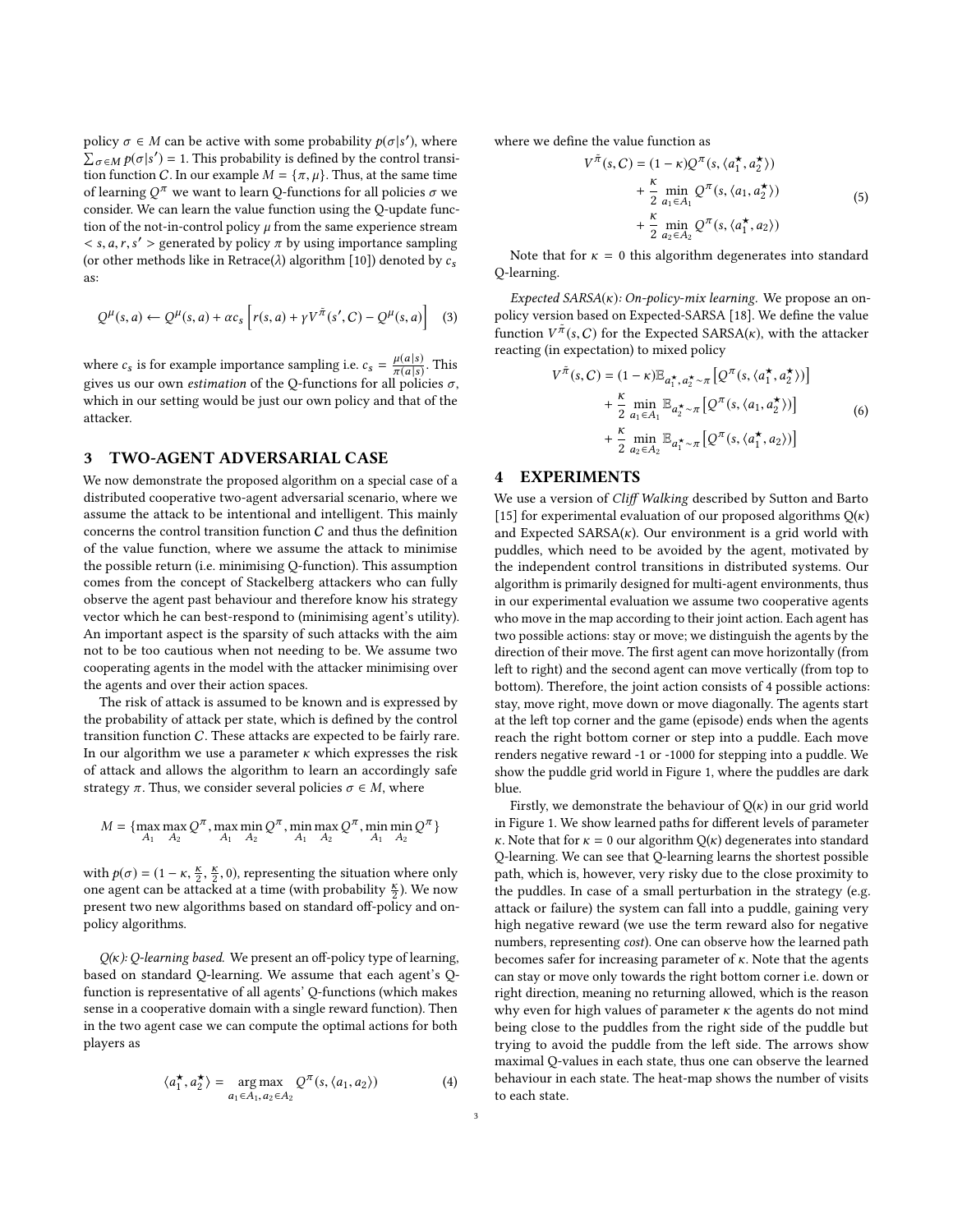<span id="page-3-0"></span>

Figure 1: Puddle gridworld: Two agents need to get from the top left corner to the bottom right corner. Agent A (B) has two possible actions; stay or move right (down). The resulting move is a joint action: stay, move right, move down, or move diagonal. There is a reward of −1 per time step, and stepping into a puddle (blue squares) results in a reward of −1000. The learned path is shown by diagonal stripes (//). The heat-map shows the number of visits per state, and the arrows show the optimal joint action in each state. The results are for  $Q(\kappa)$  with different values of  $\kappa$ ; note that for  $\kappa = 0$  the algorithm reduces to standard Q-learning. One can see how the learned path becomes safer with increasing  $\kappa$ .

In order to evaluate the proposed algorithm  $Q(\kappa)$  and Expected  $SARSA(x)$  we show reward evolution for varying intensity of attacks. These two algorithms are described in Section [3.](#page-2-0) An attack means changing one of the two agent's strategy in a malicious way. We assume that only one agent can be attacked at a time. In our experimental setup with two agents, attacking one of them means that the joint action is changed only partially from one of the agents. As described before there are four possible joint actions: stay, move right, move down or move diagonally. In case of attack these joint actions change in following manner; (i) action stay to either move right or move down, (ii) action move right to either stay or move diagonally, (iii) action move down to either stay or move diagonally and (iv) action move diagonally to either move right or move down.

We compare the algorithms against off-policy and on-policy baselines: Q-learning, SARSA and Expected SARSA. We fix the exploration parameter for all the algorithms to  $\epsilon = 0.1$ . We train every method for 50000 episodes, then test it for 50000 episodes with attacks and average over 100 trial runs; we also show 95% confidence intervals. We assume that we know the probability of attack for the learning phase (i.e. knowing the control transition function  $C$ ), thus we set the parameter  $\kappa$  equal to the probability of attack. We show this in Figure [2,](#page-4-0) where the left figure depicts probabilities of attack in range (0.001, <sup>0</sup>.2) and the right figure in range (0.1, <sup>0</sup>.9). The curves are plotted with a 95% confidence intervals. We can see that  $Q(\kappa)$  performs the best in both figures, Expected  $SARSA(\kappa)$  also beats all the baselines. The bottom figures in Figure [2](#page-4-0) show how many times the algorithm stepped into a puddle - rendering a reward -1000. We can see that for very low probabilities of attack (i.e. 0.001) the algorithm  $Q(\kappa)$  steps into a puddle relatively more often than some of the baselines, however the performance in terms of reward is better (top figures), which means that the algorithm does not take unnecessarily safe paths in case of very rare attacks. The dotted/dashed lines, crosses 'x' and pluses '+' in respective colours show the algorithms' performance in case of no attacks i.e. the rewards of learned path, thus we can see how safe a path an algorithm learns.

To test our proposed algorithms we perform a robustness analysis, where we assume we might not know the probabilities of attack and thus are not able to correctly set the  $\kappa$  parameter. We show a reward evolution for fixed parameter  $\kappa$  in Figure [3,](#page-4-1)  $\kappa = 0.01$  in the left figure and  $\kappa = 0.1$  in the right figure. One can see that even for the cases where parameter  $\kappa$  is not equal to probability of attack i.e. assuming wrong intensity of attack, algorithm  $Q(\kappa)$ performs the best (up to probability of attack 0.05 for  $\kappa = 0.01$  and for probability of attack equal to 0.1 or 0.2 for  $\kappa = 0.1$ ). Algorithm Expected  $SARSA(\kappa)$  also outperforms the baselines algorithms in those cases. This robustness evaluation confirms strong properties of our proposed algorithms. We conclude that the proposed algorithms are robust to the cases of inaccurate estimate of probability of attack (within some bounds).

Further testing of the proposed algorithms include convergence analysis in Figure [4.](#page-5-0) We trained the proposed algorithms and the baselines on low number of episodes i.e. (in range (1000, 10000)), then test it on 50000 episodes of fixed probability of attack and averaged over 100 trials. The right subfigure in Figure [4](#page-5-0) shows the reward evolution for different number of training episodes for fixed probability of attack 0.01 and the left subfigure for probability of attack 0.1. One can see that off-policies (Q-learning and  $Q(\kappa)$ ) converge slower compared to the on-policies (SARSA, Expected SARSA and Expected SARSA( $\kappa$ )). However, the proposed algorithm  $Q(\kappa)$ and Expected  $SARSA(\kappa)$  eventually converge to superior behaviour compared to the baselines as demonstrated above. Note, the instability of SARSA, where the confidence interval is very wide. On the other hand the proposed algorithms are very stable i.e. narrow confidence intervals.

# 5 DISCUSSION

The proposed type of algorithms presents a new way of learning robust policies in presence of rare malfunctions or attacks. Our experimental evaluation shows promising results where our method was able to beat standard Q-learning, SARSA and Expected SARSA algorithms. This is a first experimental evaluation done on a simple gridworld inspired by Cliff walking presented by Sutton and Barto [\[15\]](#page-6-16). We showed an example with two agents with a possibility of rare attacks on one of those two agents, causing losing control of executed action. While the extended setting of losing control can be seen as a new Markov game, we argue a) that this class of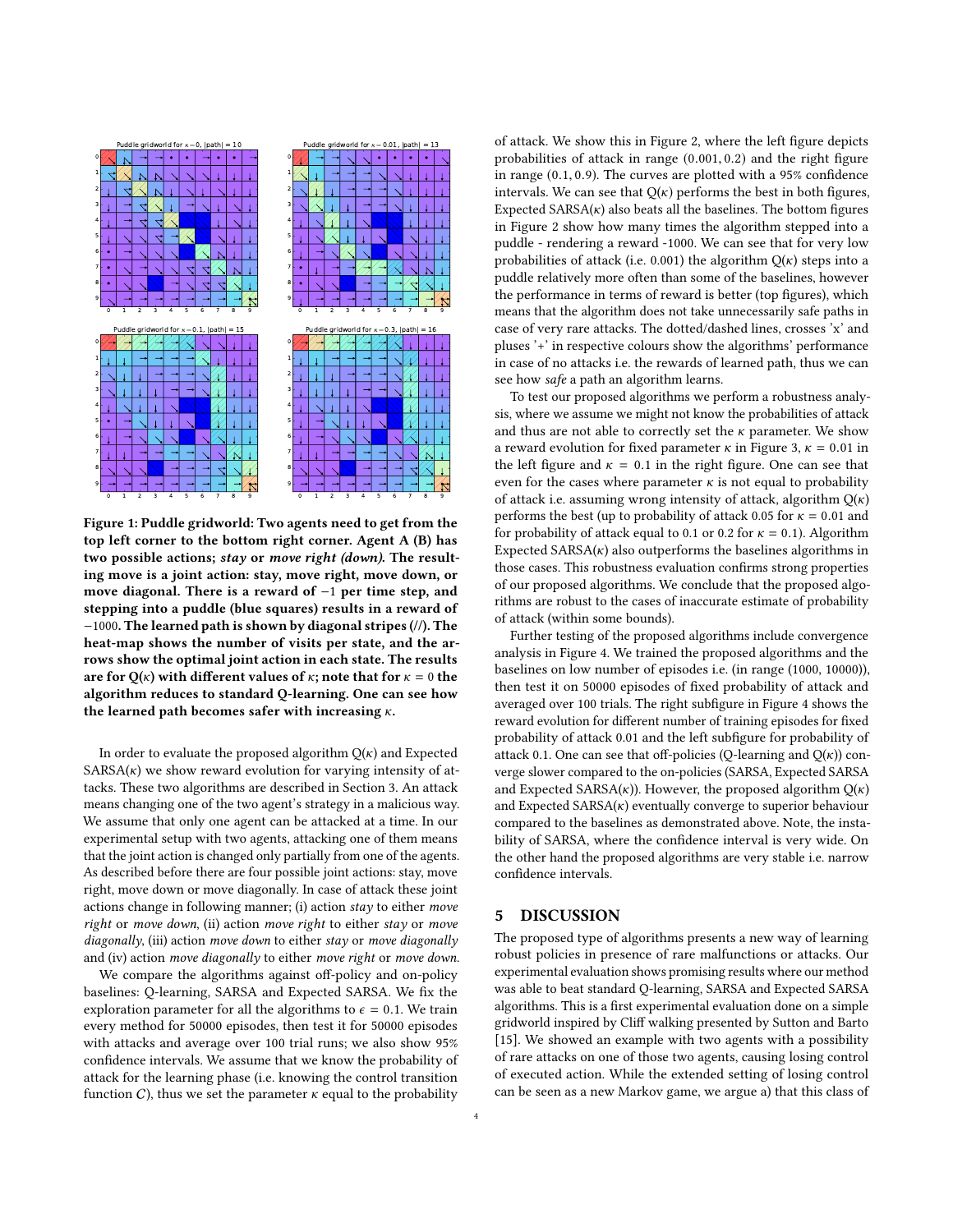<span id="page-4-0"></span>

Figure 2: Reward evolution: Comparing algorithms  $Q(x)$  and Expected SARSA( $x$ ) with baselines (SARSA, Expected SARSA and Q-learning). The dotted/dashed lines and '+' and 'x' markers in respective colours are the rewards of learned path (i.e. no attack). The black dashed line is the reward of the shortest path. Note that we train  $Q(k)$  and Expected SARSA( $k$ ) with  $k$  equal to probability of attack. All the shown algorithm have fixed exploration  $\epsilon = 0.1$ .

<span id="page-4-1"></span>

Figure 3: Robustness of Q(κ) and Expected SARSA(κ): Left figure shows reward evolution for fixed  $\kappa = 0.01$  and right figure for fixed  $\kappa = 0.1$ . We can see that even when parameter  $\kappa$  and probability of attack are different the performance is still very good. For  $\kappa = 0.01$  we obtain superior performance of  $Q(\kappa)$  (and also Expected SARSA( $\kappa$ )) for probabilities of attack up to 0.05, for  $\kappa = 0.1$  the proposed algorithms are superior for probabilities of attack 0.1 and 0.2.

games is relevant and useful in applications, and b) our formulation based on a control loss model provides a solution that exploits the identical action space (which model-free approaches applied to the extended game would not).

In future work we will extend the experimental evaluation to new and more complex environments, where we hope to further demonstrate the performance of the proposed methods and analyse their behaviour deeper. We aim to show our algorithms over-performing SARSA by a larger margin. An example of more daring environment is a narrow passage walking where the agents control different directions with different intensity and need to learn to coordinate to walk safely through this passage.

As a next step we want to extend the method to the decentralised multi-agent case, where several agents learn to cooperate while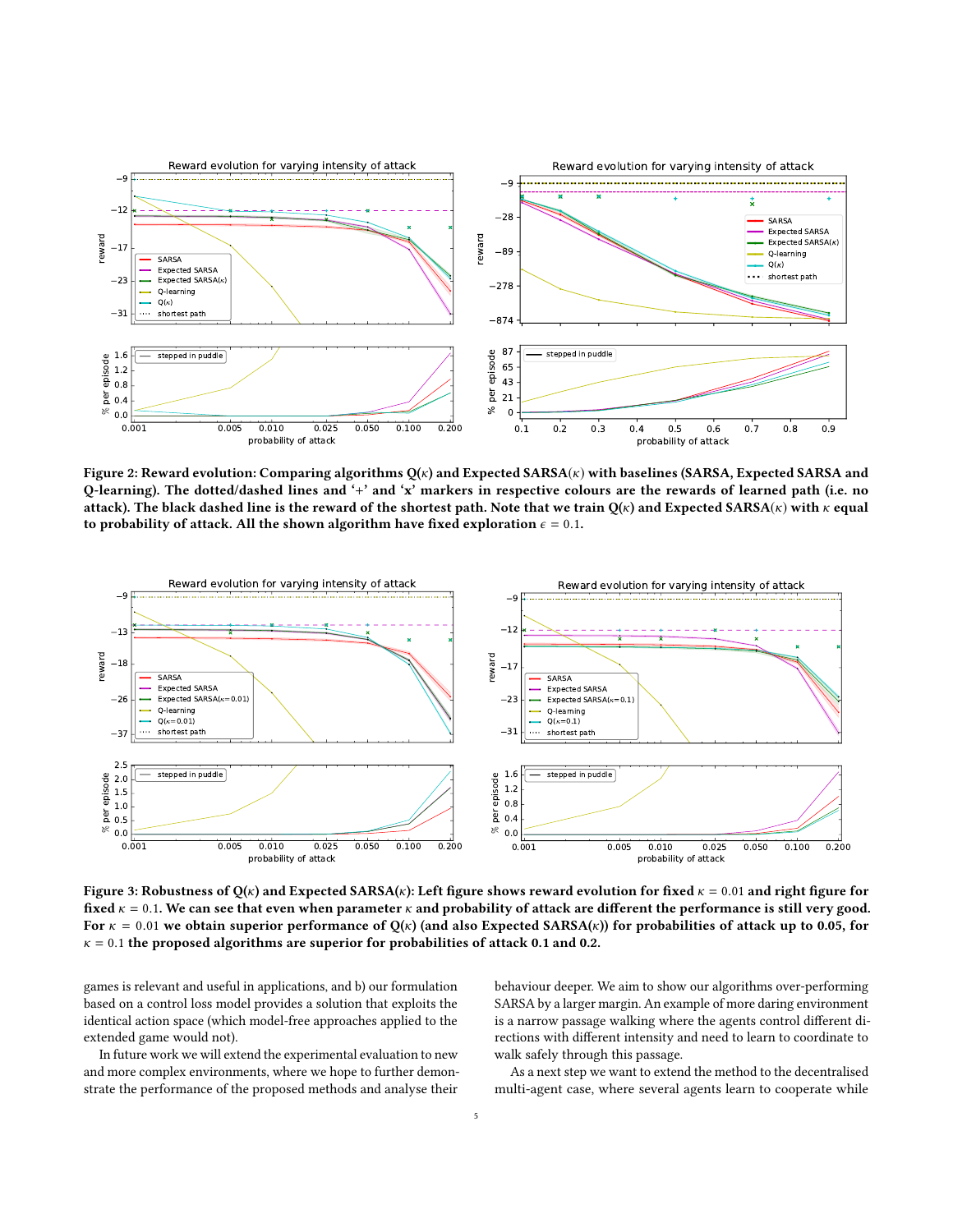<span id="page-5-0"></span>

Figure 4: Convergence: We compare the convergence of our proposed algorithms  $Q(k)$  and Expected SARSA( $k$ ) with several baselines. On x-axis there is the number of episodes the algorithms are trained for. After training the algorithms are tested in 50000 testing episodes with probability of attack 0.01 (left figure) or 0.1 (right figure). One can see that off-policies converge slower than on-policies, which is to be expected. We can also observe the stability of learning by looking at the 95% confidence intervals, e.g. SARSA is very unstable with very wide confidence interval.

being robust to losing control of actions taken. Such a setting resembles independent Q-learning, which we plan to compare our approach with. Furthermore, we could assume several agents being attacked or malfunctioned with different intensity. This would be expressed by a more complex control transition function with potentially more parameters depending for example on state or time. State-dependent control transition function is motivated by the fact that in practice some states might be critical and would require an extremely safe policy. Continuing in that direction, the control transition function could also be time dependent, where some time steps are more prone to attack or malfunction than others. These extensions would narrow the reality gap and would allow for learning more complex policies, where we believe our approach could bring new insights into learning robust policies in complex environments. For a very large domains we also aim to combine our method with some modern and powerful function approximation techniques such as deep neural networks.

Our proposed method can be closely linked or even combined with some of the state-of-the-art reinforcement learning methods. We already mentioned  $Retrace(\lambda)$  [\[10\]](#page-6-14), which can be combined with our approach in a multi-step Q-update for robust learning in environments where we might not be always in control of our actions. Promising extension of our model would be to combine it with  $Q(\sigma)$  [\[1\]](#page-6-17) to allow for mixed multi-step updates. Note that the parameter  $\sigma$  in this algorithm can also be time- or state-dependent similarly to the proposed extensions of the control transition function in our model. Combining our model with  $Q(\sigma)$  algorithm shows new ways how to learn robust policies against more complex attacks e.g. multi-step attacks or assuming a strategic attacker deciding on when to attack. Another interesting extension would be to model the control transition function similar to the options

framework [\[2,](#page-6-18) [16\]](#page-6-19), in which case the alternate control policies could be seen as "malicious" options over which the agent has no control with potentially complex initiation sets and termination conditions.

# 6 CONCLUSION

In this work we presented a new method based on standard reinforcement learning algorithms, which can learn robust policies in systems with potential attacks or malfunctions. The proposed framework provides robustness against a chosen stochastic control transition model, which describes the probability of attack or malfunction of every part of the studied system. This control transition function is assumed to be a chosen (and thus known) robustness target by the system designer, which is justified in many real-world domains, where expertise is available on the type of expected attack or potential malfunctions that may become critical to system performance. Our preliminary experiments provide promising results, and given the flexibility of the framework and its ability to model attacks with temporal and state-space structure, it lends itself to being applicable to a wide range of real-world scenarios.

#### ACKNOWLEDGMENTS

This research was partially funded through the ERA-Net Smart Grids Plus project Grid-Friends, with support from the European Union's Horizon 2020 research and innovation programme.